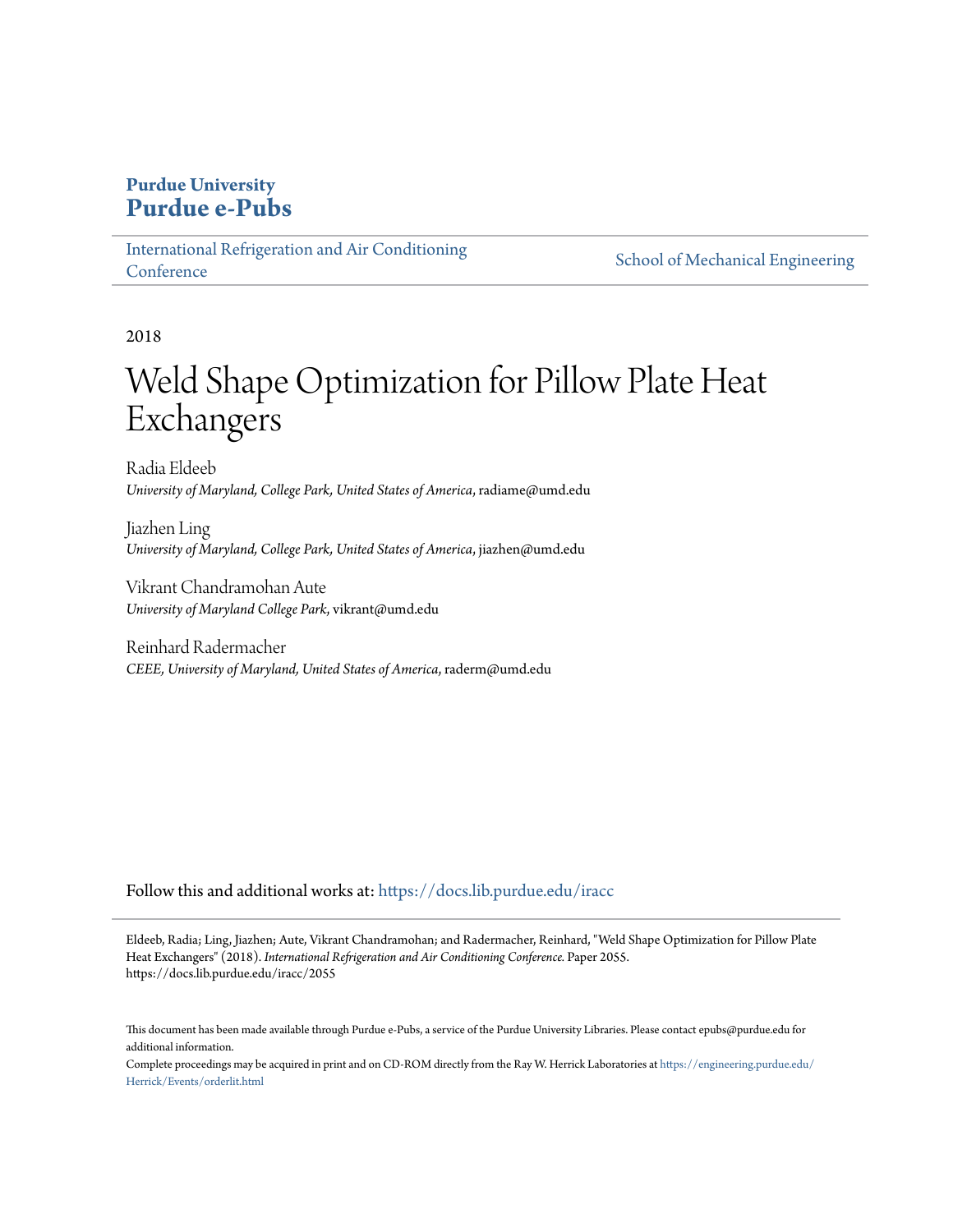## **Weld Shape Optimization for Pillow Plate Heat Exchangers**

Radia ELDEEB<sup>1</sup>, Jiazhen Ling<sup>2</sup>, Vikrant AUTE<sup>3\*</sup>, Reinhard RADERMACHER<sup>4</sup>

Center for Environmental Energy Engineering, Department of Mechanical Engineering, University of Maryland College Park, MD 20742, USA

<sup>1</sup>Tel: 301-405-7314, <sup>2</sup>Tel: 301-405-8672, <sup>3</sup>Tel: 301-405-8726, <sup>4</sup>Tel: 301-405-5286

<sup>1</sup>Email: radiame@umd.edu, <sup>2</sup>Email: jiazhen@umd.edu, <sup>4</sup>Email: raderm@umd.edu

\* Corresponding Author Email: [vikrant@umd.edu](mailto:vikrant@umd.edu)

#### **ABSTRACT**

Miniaturization of Plate Heat Exchangers (PHXs) is becoming a central research topic in order to utilize less material and less refrigerant charge to attain similar heat transfer performance, and hence contribute significantly into energy conservation and lower environmental impact. Thus, it is greatly desirable to obtain new designs to achieve this goal. Pillow Plate Heat Exchanger (PPHX) is a type of PHX with a 3D complex wavy structure, but yet an economical manufacturing process positioning itself as a potential strong competitor among other types of PHXs. PPHXs have the advantage of simple manufacturing process which gives them great design flexibility, and allows new designs to be created simpler and less costly. However, PPHXs are more commonly found in chemical and process industry. Research on PPHXs in HVAC&R is very limited. It is desired to make use of PPHXs advantages in HVAC&R applications. This can be done by creating more efficient designs. The thermal-hydraulic performance of PPHXs is primarily altered by the weld shape, size, and pattern, as well as the pillow height. The shape, and size of the weld is one of the most significant parameters affecting the thermal-hydraulic performance of PPHXs. As the weld size is smaller and more streamlined, the pressure drop is reduced significantly. However, the heat transfer area is also reduced using a more streamlined weld shape. In this study, new designs for PPHXs are investigated using different weld shapes that are represented using Non-Uniform Rational B-Splines (NURBS). Each control point in the NURBS curve is a design parameter in the optimization problem. The optimization problem has 11 design parameters. The whole CFD simulation is automated using Parallel Parameterized CFD (PPCFD). Since the CFD simulation of 3D PPHXs is computationally very expensive, the automated CFD simulations and Approximation Assisted Optimization (AAO) reduce the computational time and resources required significantly. A meta-model, using Kriging method, is calculated and verified using random samples from the design space. Multi-Objective Genetic Algorithm (MOGA) utilizes the verified meta-model to calculate optimum designs which have the optimum weld shape and size. The potential enhancement is up to 36% improvement in heat transfer coefficient and 67% reduction in pressure drop as compared to a selected PPHX baseline design with circular spot welds.

#### **1. INTRODUCTION**

The evolution of CFD in heat exchanger design added a new dimension for the design of new heat exchanger surfaces which in turn contributed to the improvement of heat exchanger performance and energy efficiency, and even became routine in some industrial applications (Shah, 2006). Shah (2006) predicted CFD will advance to the extent of conducting full 3D analysis of flows, and accurately designing complete compact heat exchangers, eliminating the need for experimental analysis. Although the need of experimental investigation is still required as a final step to validate designs, great advances took place in the last decade in computational power allowing faster CFD simulations and more accurate models to be developed. The application of CFD for the design and development of PPHXs is recently tested in literature by Piper et al. (2015) who used numerical forming simulation in order to predict the geometric characteristics of PPHXs and developed correlations for the calculation of wetted surface area, volume, and other parameters. The correlations are tested in another study by Eldeeb et al. (2016) using numerical forming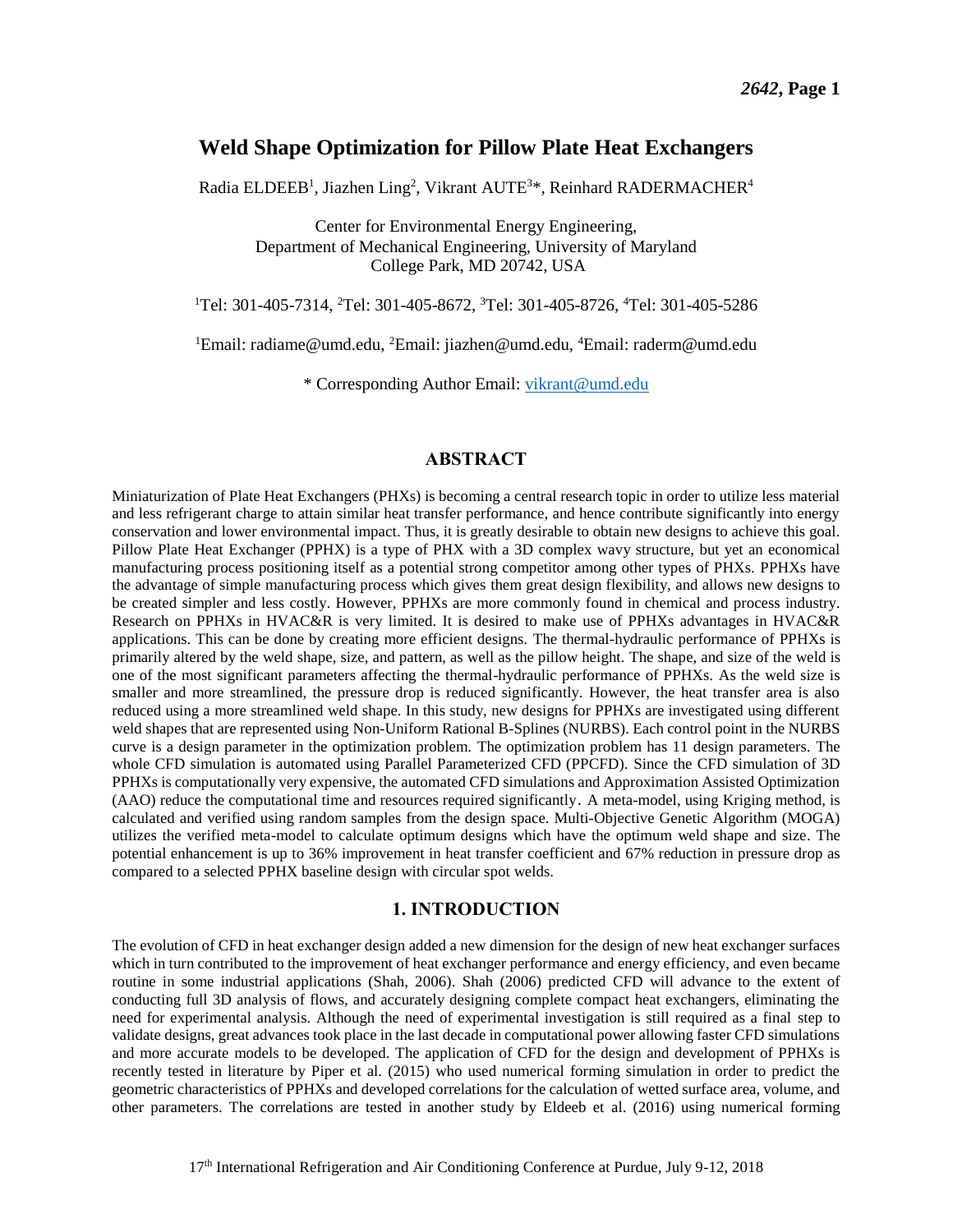simulation for PPHXs as well. While the volume agrees with the correlation within 5%, the wetted surface area correlation agrees within 20%. PPHXs are, however, still in a very early research stage.

CFD simulations with the current available computational power is essentially the most efficient, low cost, fast method to investigate novel surfaces with acceptable accuracies, especially as the complexity of the heat exchanger surface increases. The literature shows numerous examples of novel heat transfer surfaces studied using CFD (Bacellar et al., 2017; Gholami et al., 2014; Li et al., 2013; Singh et al., 2011; Wu et al., 2007; Wu & Tao, 2007). In order to make the optimization process possible with the complex 3D structure of PPHX combined with 2D NURBS weld surfaces and reduce computational time at the same time, Approximation Assisted Optimization (AAO) is employed. A predictive model is essentially created using a fixed number of expensive CFD simulations which compromise the Design of Experiments (DoE) which should provide the performance information scattered in the design space studied. Latin Hypercube Sampling (LHS) (McKay et al., 1979) is used for sampling, and Kriging (Cressie, 1993) method is used for metamodeling in the current work. The metamodel is verified using CFD simulations.

Piper et al. (2016) performed a CFD study using a turbulent single-phase water flow in PPHXs with Reynolds number ranging from 1000-8000, obtaining the PPHX surface using numerical forming simulations as well. In order to define the thermal-hydraulic performance of the PPHX, they defined an efficiency based on the total heat transfer divided by the total pumping power required. By comparing this defined efficiency, they concluded that the overall performance of PPHXs is improved using a larger pillow height, and transverse weld pattern. They also concluded that a smaller weld diameter and an oval weld shape can significantly reduce the pumping power leading to higher efficiency, although the heat transfer area is reduced as well which means lower heat transfer. Later, Piper et al. (2017) used these simulations to develop and verify heat transfer coefficient and pressure drop correlations for PPHXs. Eldeeb et al. (2018) studied the optimization of PPHXs using circular spot welds and four design parameters using AAO as well forming a verified metamodel from which a sensitivity analysis on all four design parameters is conducted. The sensitivity analysis revealed that the weld size has the most significant effect on the thermal-hydraulic performance of PPHXs. Thus, further improvement of PPHXs requires a thorough investigation and comprehensive optimization of weld shape and size specifically combined with all the other parameters as well.

In this paper, new PPHX designs with novel weld shapes are investigated using numerical methods employing NURBS, PPCFD, AAO, and a MOGA. The optimization problem has 11 design parameters, 6 of which are the related to the NURBS to represent the weld shape, 2 for weld shape parameterization, two geometric parameters, and one flow characteristic parameter. The performance is predicted through first representing the manufacturing process of PPHX, combined with NURBS weld shapes, to obtain the detailed structure of the surface using forming simulations, then studying the flow inside the surface by using suitable boundary conditions.

#### **2. APPROACH**

The outline of the current analysis and optimization procedure is shown in [Figure 1](#page-3-0) and based on the optimization method introduced by Abdelaziz et al. (2010). The PPCFD method consists of a code, written using C# in the current work, that automatically reads the Design of Experiment (DoE) input parameters and creates one Python script file, two text files, and four JavaScript files for each single design. An executable batch file is created to sequentially execute the simulations for the entire DoE. The CFD output is processed using the code as well in order to automatically process the final results for thermal-hydraulic performance. The automation outline is shown in [Figure](#page-3-1)  [2](#page-3-1) comprising a Python script file which runs the entire workbench, adding the new components, calling other scripts, and CFD settings. The simulation consists of a Static Structural (SS) component in which the manufacturing process of a PPHX with NURBS weld shape is simulated and tested for mechanical failure, a Finite Element Modeler (FEM) component in which the pillow surface is converted into a Parasolid which is then transferred to the Fluid Flow (FF) component in which the Parasolid is reassembled and a computational domain is extracted, meshed, and simulated. Although automation becomes more challenging in problems with multiple components and complex geometries, however if achieved, more than 90% of engineering computational time can be saved (Abdelaziz, 2009).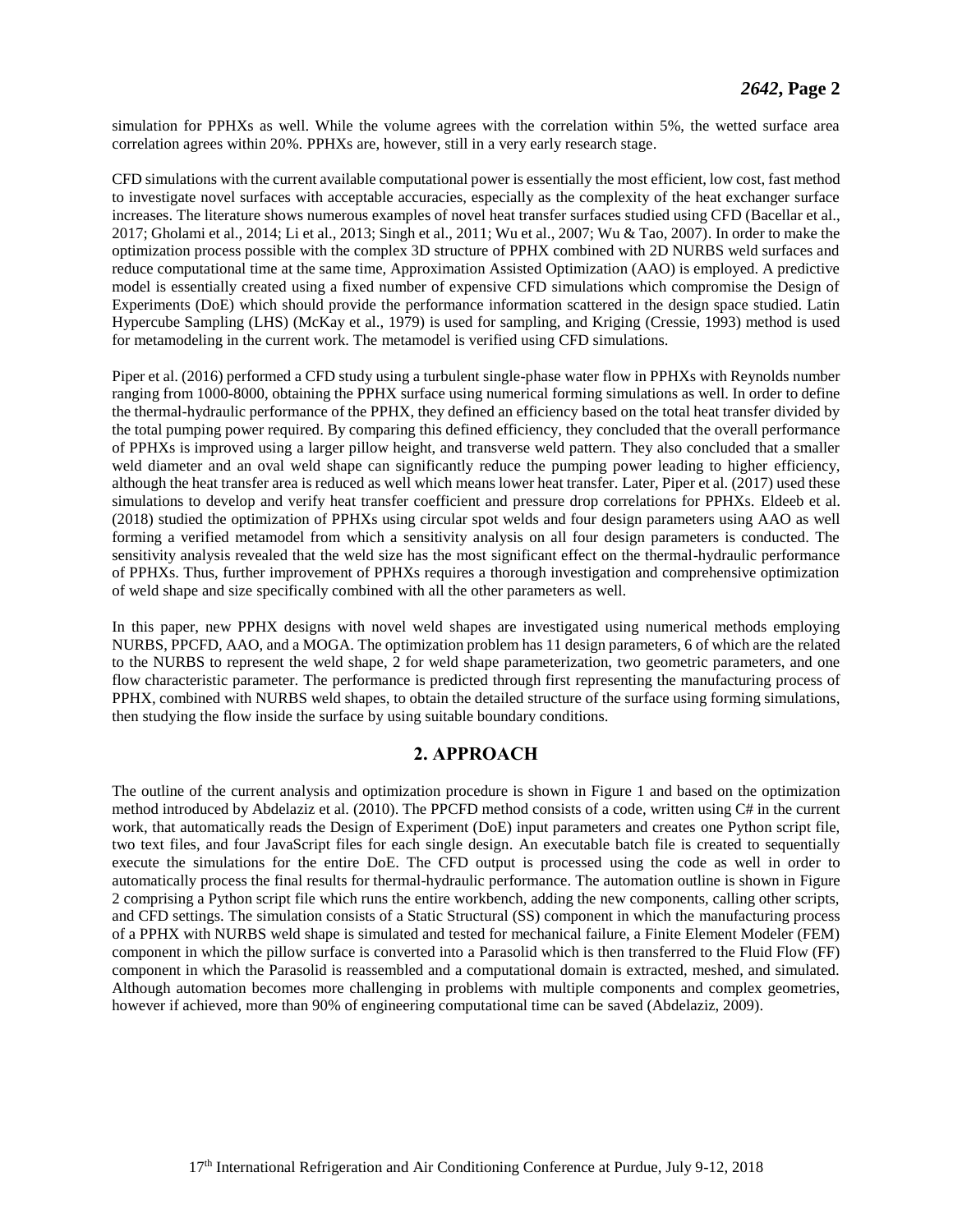

**Figure 1:** Optimization procedure.

<span id="page-3-0"></span>

**Figure 2:** PPCFD Automation outline.

<span id="page-3-1"></span>Once the PPCFD is executed, a metamodel is calculated and verified using random designs. In order to verify the accuracy of the metamodel, the Metamodel Acceptability Score (MAS) (Hamad, 2006) is calculated which indicates the fraction of predicted responses by the metamodel in which the absolute relative error is equal to or less than an established threshold which is 10% in the current work. Once verified, the developed metamodel accurately predicts the outcome of CFD simulation for any given design within the design space.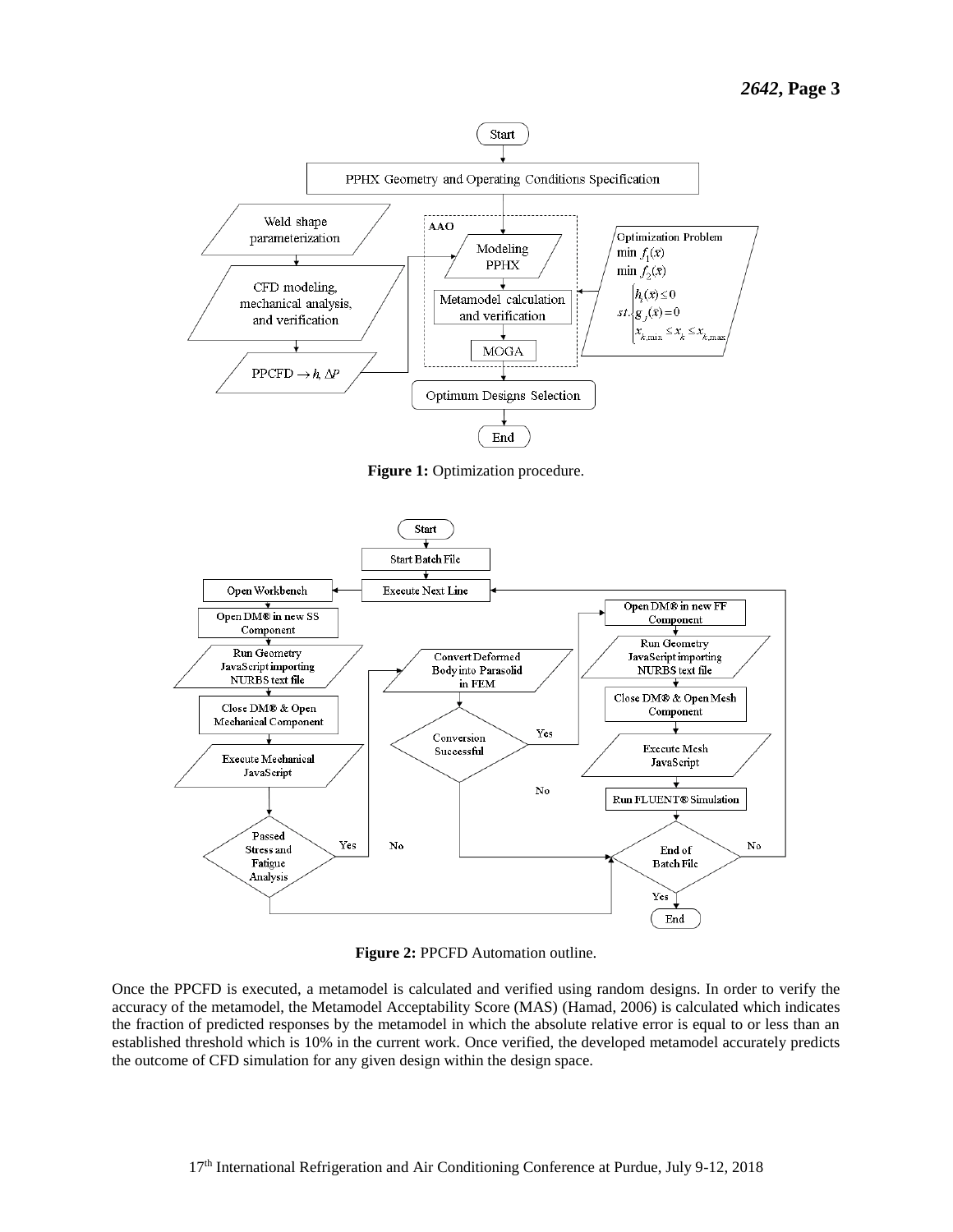#### **3. PILLOW SURFACE WITH NURBS WELD SHAPE DESIGN**

The pillow surface in this study is attained by simulating the hydroforming process of two thin metal plates made of stainless steel of material 1.4541 (AISI 321) that are bonded together at the welding spots in ANSYS Static Structural (SS) component (ANSYS Inc., 2016). The Pillow Plate Heat Exchanger with NURBS weld shape (NPPHX) concept is essentially equivalent to the PPHX with the addition of the weld shape variables that describe the weld shape of the pillow. The design space consists of 11 design variables from which 6 are the x and y normalized coordinates of the control points used to describe the weld NURBS curve as shown in [Figure 3.](#page-4-0) Additional two fixed control points denote the leading edge and the trailing edge of the NURBS. The result is a 4<sup>th</sup> order NURBS curve. The design space of the NPPHX is shown in [Table 1.](#page-4-1)



**Figure 3:** NPPHX weld shape parameterization.

<span id="page-4-1"></span><span id="page-4-0"></span>

|                      | $20000$ $2011$ $2211$       |                     |               |  |
|----------------------|-----------------------------|---------------------|---------------|--|
| <b>Variable Type</b> | <b>Design Variable</b>      | Unit                | Range         |  |
| <b>Scaling</b>       | $h_{w}$                     | m <sub>m</sub>      | $3.0 - 10.0$  |  |
|                      | W<br>W<br>$h_{w}$           |                     | $1.0 - 2.0$   |  |
| <b>Topology</b>      | $2\,s_{_L}$<br>$S_T$        |                     | $0.58 - 1.73$ |  |
|                      | $h_{p}$                     | m m                 | $3.0 - 12.0$  |  |
| <b>Shape</b>         | $x_i$ , where $i = 1, 2, 3$ |                     | $0.0 - 1.0$   |  |
|                      | $y_i$ , where $i = 1, 2, 3$ |                     | $0.0 - 1.0$   |  |
| Fluid                | $v_{\scriptscriptstyle in}$ | $-1$<br>$m \cdot s$ | $0.1 - 2.0$   |  |

|  |  | Table 1: NPPHX design space. |  |  |
|--|--|------------------------------|--|--|
|--|--|------------------------------|--|--|

### **4. CFD**

The flow studied is single phase, incompressible, turbulent, steady-state water flow with fluid CFD simulations performed using ANSYS FLUENT® (ANSYS Inc., 2016), which is based on finite volume method. The front view of the computational domain of one of the designs and its 3D view are shown in [Figure 4.](#page-5-0) The computational domain consists of five segments of the basic periodic symmetrical cell of the pillow surface in order to capture both the entrance region and the steady state region. Assumptions of homogeneous inlet velocity, constant outlet atmospheric pressure (0.0 Pa gauge), and symmetrical pillow sides are applied. Additionally, no-slip boundary condition and constant wall temperature are applied as well. The Reynolds number in this study is defined using:

$$
Re = \frac{ud_h}{v}, \text{ where } d_h = \frac{4V}{A_w} \tag{1}
$$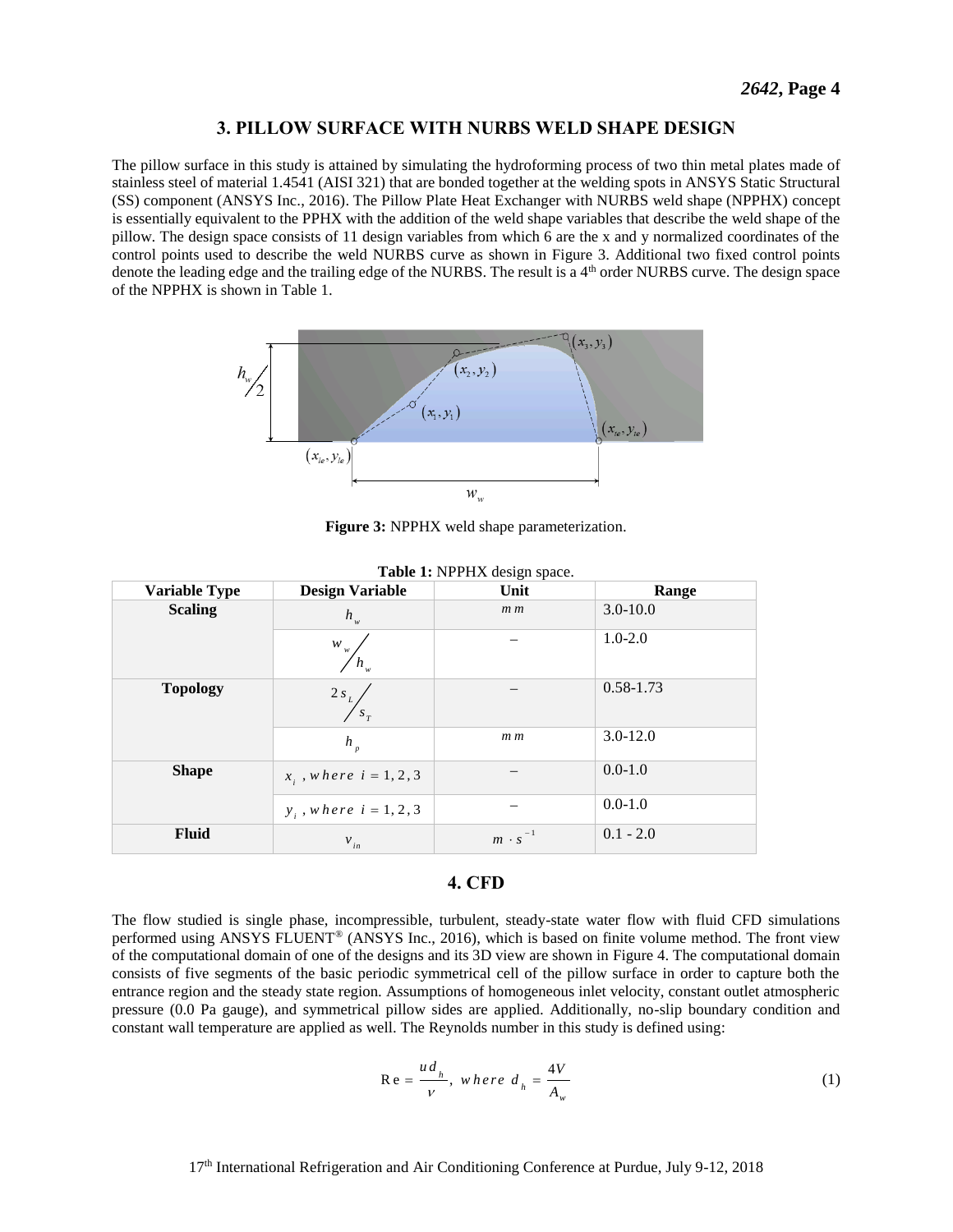The heat transfer coefficient is calculated using the logarithmic mean temperature difference (LMTD) method using:

$$
h = \frac{Q}{A_{w,i} LMTD}
$$
 (2)

The friction factor is calculated using:

$$
f = \frac{d_h}{2 \rho u^2} \left( \frac{\Delta P}{L} \right) \tag{3}
$$

The baseline case is selected to be one of the optimum designs for the PPHX with circular spot welds obtained by Eldeeb et al. (2018). The inlet temperature is 295 K and the wall temperature is 300 K. The pressure-velocity coupling scheme used is the SIMPLEC solver available in ANSYS FLUENT<sup>®</sup> (ANSYS Inc., 2016). All space discretization schemes are second order degree upwind. This is done to obtain good accuracy with relatively low computational cost, as the 3D CFD simulations of PPHX plates are very computationally expensive. Grid Convergence Index (GCI) method (Roache, 1998) is used for the verification of the CFD models using meshes with different mesh refinement sizes. Three grid resolutions for each case are studied. The GCI analysis results is shown i[n Figure 5.](#page-6-0) 



**Figure 4:** Front and 3D views of a NPPHX computational domain.

<span id="page-5-1"></span><span id="page-5-0"></span>

| $\frac{1}{2}$ and $\frac{1}{2}$ and $\frac{1}{2}$ and $\frac{1}{2}$ beginnered by $\frac{1}{2}$ and $\frac{1}{2}$ and $\frac{1}{2}$ and $\frac{1}{2}$ and $\frac{1}{2}$ and $\frac{1}{2}$ and $\frac{1}{2}$ and $\frac{1}{2}$ and $\frac{1}{2}$ and $\frac{1}{2}$ and $\frac{1}{2}$ and |                  |                   |               |                     |  |
|-----------------------------------------------------------------------------------------------------------------------------------------------------------------------------------------------------------------------------------------------------------------------------------------|------------------|-------------------|---------------|---------------------|--|
| Baseline                                                                                                                                                                                                                                                                                | $s_r / 2s_r$ (-) | $h_{\rm c}(m\,m)$ | $a_{sp}$ (mm) | (m / s)<br>$v_{in}$ |  |
| <b>PPHX-073</b>                                                                                                                                                                                                                                                                         | 0.75             |                   | J.,           | 99                  |  |

**Table 2:** NPPHX Optimization Baseline.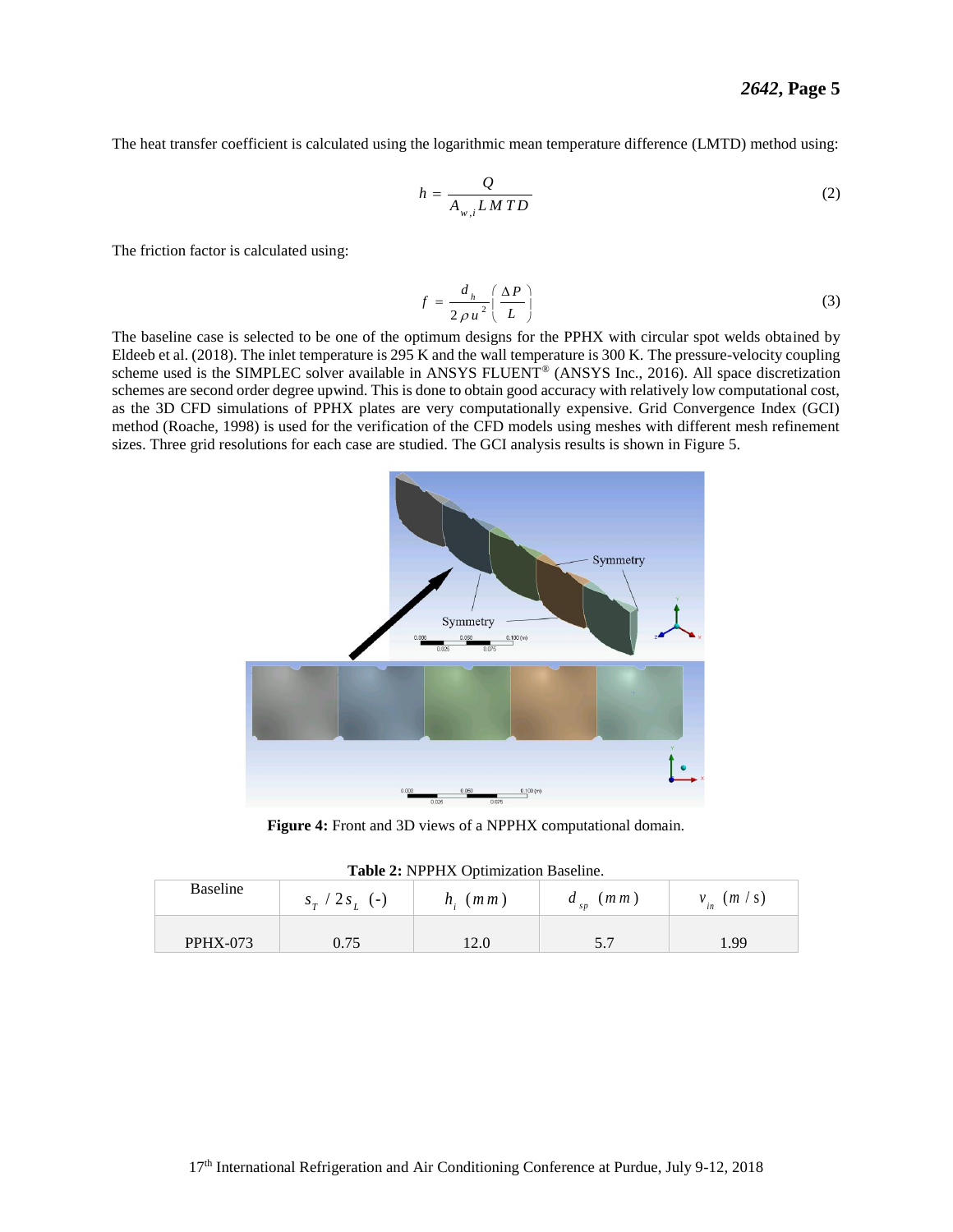

**Figure 5:** GCI analysis for NPPHX.

#### **5. METAMODEL VERIFICATION**

<span id="page-6-0"></span>An effective 1764 samples from the DoE generated using LHS are simulated successfully and used to create the metamodel. The metamodel is verified using 354 random designs shown i[n Figure 6\(](#page-6-1)a) for the heat transfer coefficient and in [Figure 6\(](#page-6-1)b) for the pressure drop per unit length. The metamodel verification metrics are shown in [Table 3.](#page-6-2)



<span id="page-6-1"></span>**Figure 6:** NPPHX metamodel verification for (a) heat transfer coefficient, and (b) pressure drop, against 354 random designs.

<span id="page-6-2"></span>

| <b>Table 5.</b> IN THIA includitional vertication includes. |                                  |                                  |  |  |
|-------------------------------------------------------------|----------------------------------|----------------------------------|--|--|
| Interpolated variable                                       | <b>Heat Transfer Coefficient</b> | $\Delta P / L$                   |  |  |
| Number of samples                                           | 1764                             |                                  |  |  |
| Number of random samples                                    | 354                              |                                  |  |  |
| <b>Kriging Correlation</b>                                  | Gaussian                         | Spline                           |  |  |
| Kriging Regression model                                    | Polynomial 2 <sup>nd</sup> order | Polynomial 2 <sup>nd</sup> order |  |  |
| Root Mean Square Error (RMSE)                               | 14.78                            | 0.713                            |  |  |
| Relative RMSE (%)                                           | 1.92                             | 2.69                             |  |  |
| MAS' threshold $(\% )$                                      | 10                               | 10                               |  |  |
| MAS (%)                                                     | 94.63                            | 83.05                            |  |  |

| <b>Table 3: NPPHX</b> metamodel verification metrics. |  |  |  |
|-------------------------------------------------------|--|--|--|
|-------------------------------------------------------|--|--|--|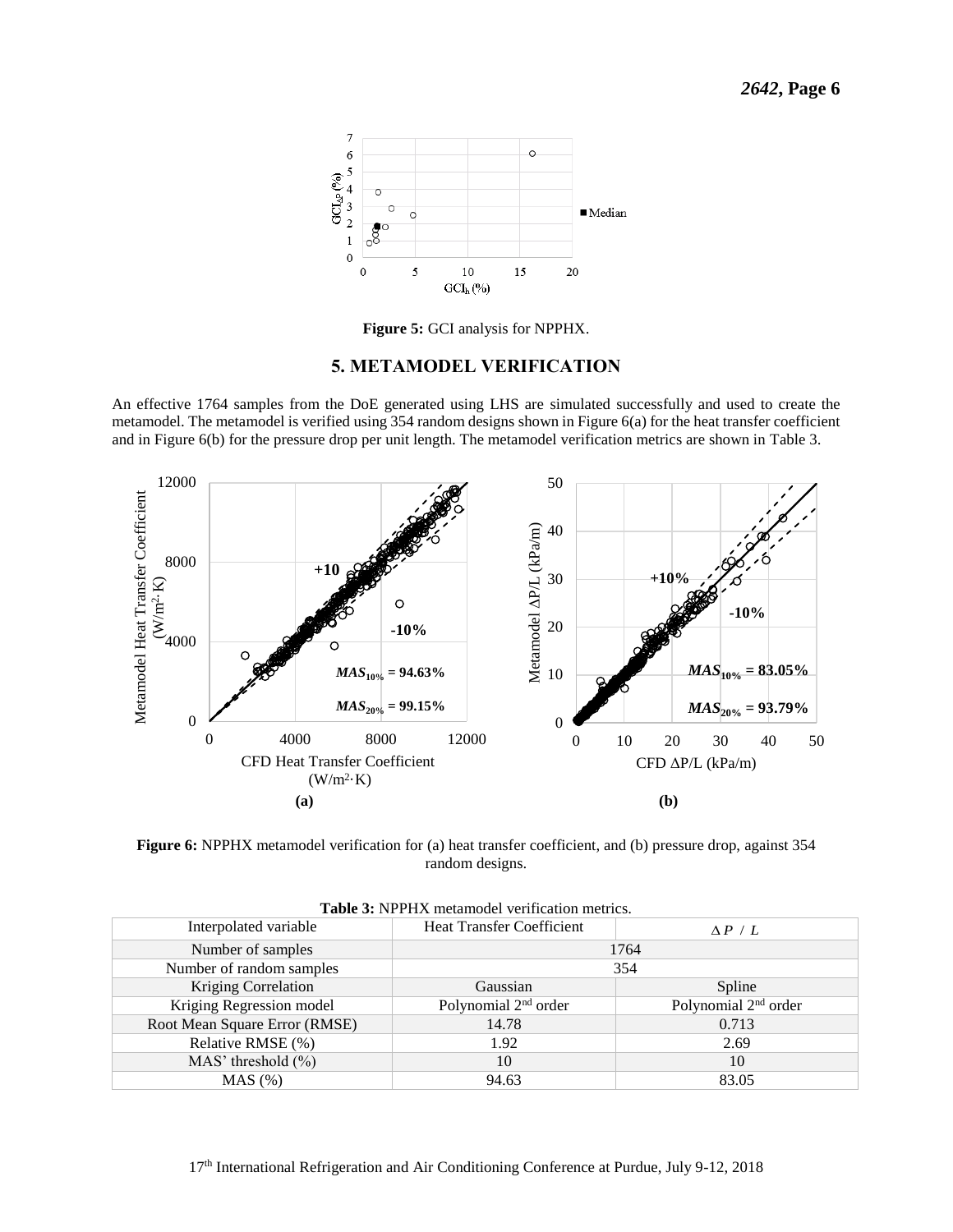#### **6. RESULTS**

#### **6.1 Sensitivity Analysis**

The verified metamodel is used to conduct a sensitivity analysis on some of the design variables to investigate and verify their impact on the thermal-hydraulic performance. For each parametric study, a single variable is changed while all other variables are fixed. The reference values used for each design variable in all studies are 1.73 pitch ratio, 12.0 mm pillow height, 5.0 mm weld height, 2.0 for the weld width-height ratio (WHR), 2.0 m·s-1 inlet velocity, and the same weld shape shown in **[Figure 7](#page-7-0)**. [Figure 8](#page-7-1) shows the results of the parametric analysis run on the weld height, and WHR. All parameters are normalized.



**Figure 7:** Weld shape used in sensitivity analysis.

<span id="page-7-0"></span>

■ Heat Transfer Coefficient ▲ Pressure Drop



<span id="page-7-1"></span>Parametric analysis on weld pitch ratio, inlet velocity, and pillow height are also conducted and the results are consistent with the parametric analysis done by Eldeeb et al. (2018) but not presented here due to space limitations. Eight parameters describe the weld shape and size in this problem, six of which are the control points coordinates and they are fixed for this parametric analysis, while the other two, the WHR and the weld height, are varied independently. [Figure 9](#page-7-2) shows the velocity profile of different NPPHX designs with different weld shapes. The fluid enters from the far right end in all figures.



<span id="page-7-2"></span>**Figure 9:** Velocity profile of NPPHX designs with different weld shapes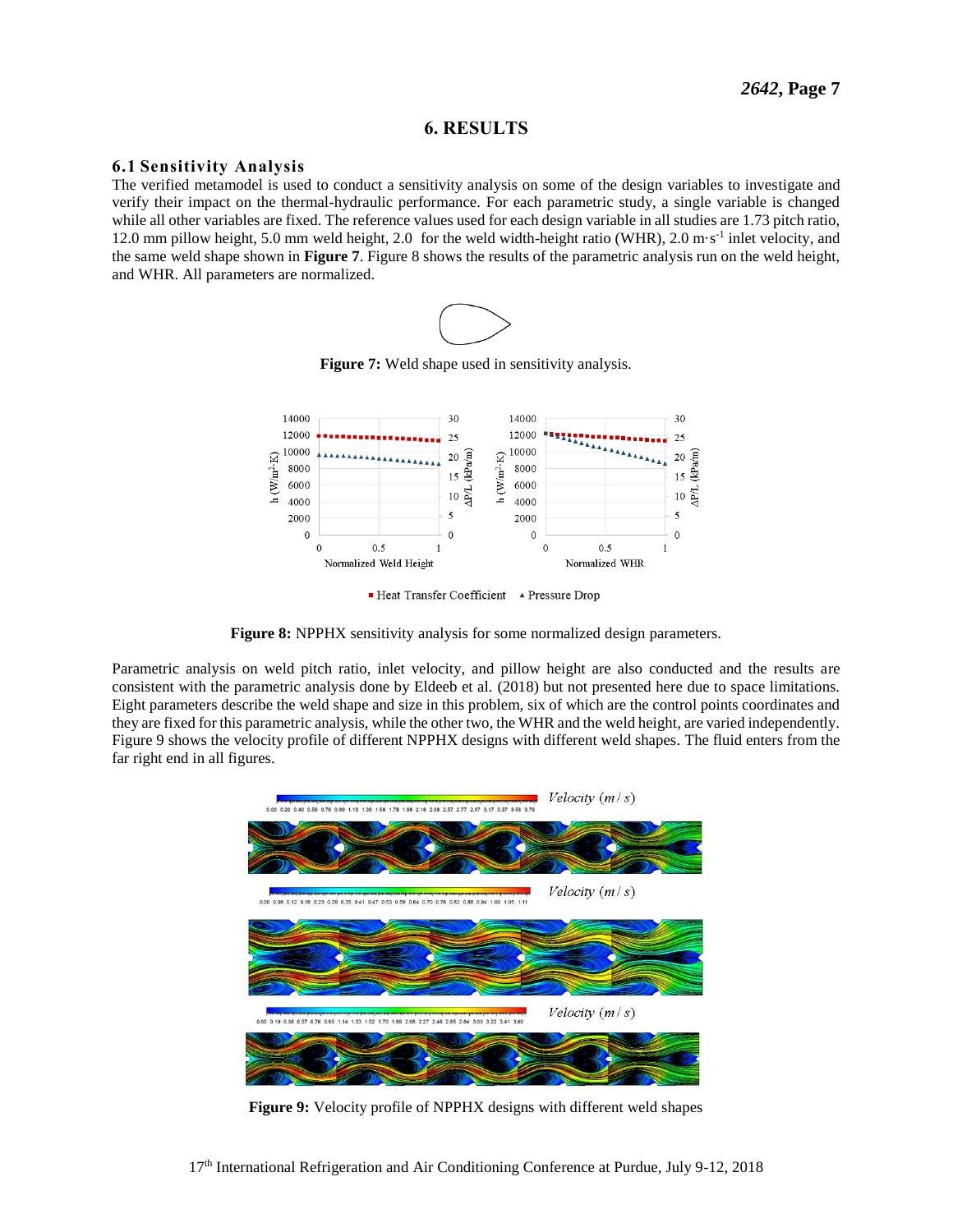Generally smaller more streamlined welds yield lower pressure drop values. The thermal-hydraulic performance is almost affected in a similar pattern by changing any of these two parameters, with the WHR reducing the pressure drop more sharply since the pressure drop is high for smaller values of WHR. As the size of the weld increases, the heat transfer area is reduced, and thus the heat transfer coefficient decreases as well. However, if the increase in size means a more streamlined weld as well, with higher WHR values, the pressure drop is significantly reduced as a result as well since the wake region behind the weld is reduced. [Figure 10](#page-8-0) shows the velocity profile for two different NPPHX designs. The wake region behind the NPPHX design with the lower WHR value is obviously larger than the design with the more streamlined weld shape with a higher WHR value, thus yielding a lower pressure drop.



**Figure 10:** Velocity profile for different weld width-height ratio values.

#### <span id="page-8-0"></span>**6.2 Optimum Designs**

A multi-objective optimization is conducted using a MOGA and the verified metamodels to optimize the thermalhydraulic performance of NPPHX. The optimum NPPHX designs are presented in [Figure 11](#page-8-1) compared to the baseline. The baseline is given in [Table 2.](#page-5-1) As expected, the more streamlined weld shape led to a significant reduction in pressure drop. The heat transfer coefficient on the other hand is either improved, or slightly affected by the change.



<span id="page-8-1"></span>**Figure 11:** Optimum NPPHX designs at different weld width height ratios and inlet velocity.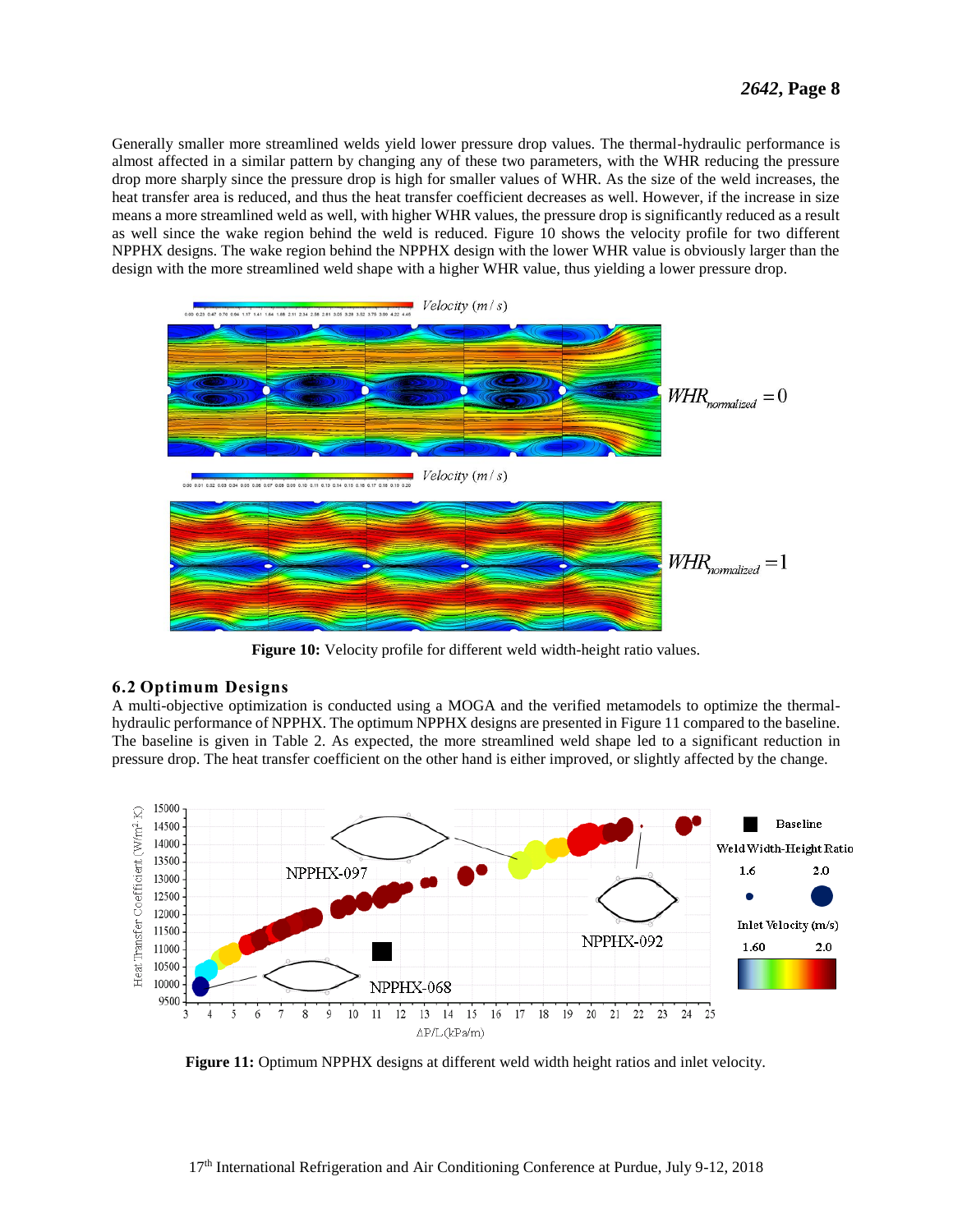The WHR for the optimum designs ranges from 1.6 mm to 2.0 mm which means more streamlined weld shapes. The effect of increasing the inlet velocity is directly proportional to both the heat transfer coefficient and the pressure drop. Some of the best designs right at the middle of the Pareto have both moderate WHR and moderate inlet velocity leading to a tradeoff between higher heat transfer coefficient and moderate pressure drop values. The optimum NPPHX designs have pitch ratios ranging from 0.58-1.36. Higher pitch ratios describe longitudinal weld patterns which have higher heat transfer coefficient and higher pressure drop values, while transverse weld pattern have lower heat transfer coefficient and lower pressure drop. The pillow height and the inlet velocity for the optimum NPPHX designs are both in their respective high ranges of 11.45 mm to 12 mm, and 1.6 m·s<sup>-1</sup> to 2 m·s<sup>-1</sup>, respectively, which is quite expected due to their favorable effect on thermal-hydraulic performance.

The optimization results show an improvement in the heat transfer coefficient ranging from at least 5% at moderate pressure drop values and up to 36% at high pressure drop values (of about 24.4 kPa/m) with respect to the baseline with circular spot welds. The optimization results also show a significant reduction in pressure drop per unit length ranging from at least 10% at moderate heat transfer coefficient values and up to 67% at lower heat transfer coefficient values relative to the baseline.

#### **7. CONCLUSIONS**

A optimization study that includes weld shape analysis using novel weld shapes generated using NURBS is presented. PPCFD and AAO are utilized which includes the automation of CFD simulations in order to simulate hundreds PPHX novel designs and use the responses to generate a verified metamodel. The metamodel is then used to run a sensitivity study and a MOGA to optimize the performance of PPHXs with NURBS weld shape. The optimization results show a significant reduction in pressure drop per unit length of up to 67% reduction relative to the baseline which is selected from optimum PPHX designs with circular weld shapes. The heat transfer coefficient is also improved by up to 36% relative to the selected baseline. The sensitivity analysis clearly shows that a more streamlined smaller weld results in the optimum designs with better improvement in thermal-hydraulic performance of PPHXs.

#### **NOMENCLATURE**

| A          | wetted area            | $(m^2)$ | $S$ ,      | Longitudinal spot weld pitch | (m)                |
|------------|------------------------|---------|------------|------------------------------|--------------------|
| d          | hydraulic diameter     | (m)     | $S_{\tau}$ | transverse spot weld pitch   | (m)                |
| <b>GCI</b> | Grid Convergence Index | ( – )   | $v_{in}$   | inlet velocity               | $(m \cdot s^{-1})$ |
| $h_{w}$    | weld height (m)        | (m)     | WHR        | weld width-height ratio      | $(-)$              |
| h          | pillow height          | (m)     | w          | weld width                   | (m)                |

#### **REFERENCES**

Abdelaziz, O. (2009). *Development of multi-scale, multi-physics, analysis capability and its application to novel heat exchanger design and optimization.* College Park, MD: PhD Thesis presented to the Department of Mechanical Engineering at the University of Maryland.

Abdelaziz, O., Aute, V., Azarm, S., & Radermacher, R. (2010). Approximation-Assisted Optimization for novel compact heat exchangers. *HVAC&R Research, 16*(5), 707-728.

ANSYS Inc. (2016). ANSYS 17.0. www.ansys.com.

Bacellar, D., Aute, V., Huang, Z., & Radermacher, R. (2016). Airside Friction and Heat Transfer Characteristics for Staggered Tube Bundle in Crossflow Configuration with Diameters From 0.5 mm to 2.0 mm. *International Journal of Heat and Mass Transfer*, 448-454.

Cressie, N. (1993). *Statistics for Spatial Data.* New York: John Wiley & Sons.

Eldeeb, R., Aute, V., & Radermacher, R. (2016). Investigation of Thermal-Hydraulic Characteristics of Pillow Plate Heat Exchangers Using CFD. *16th International Refrigeration and Air Conditioning Conference at Purdue, Paper 2278.*